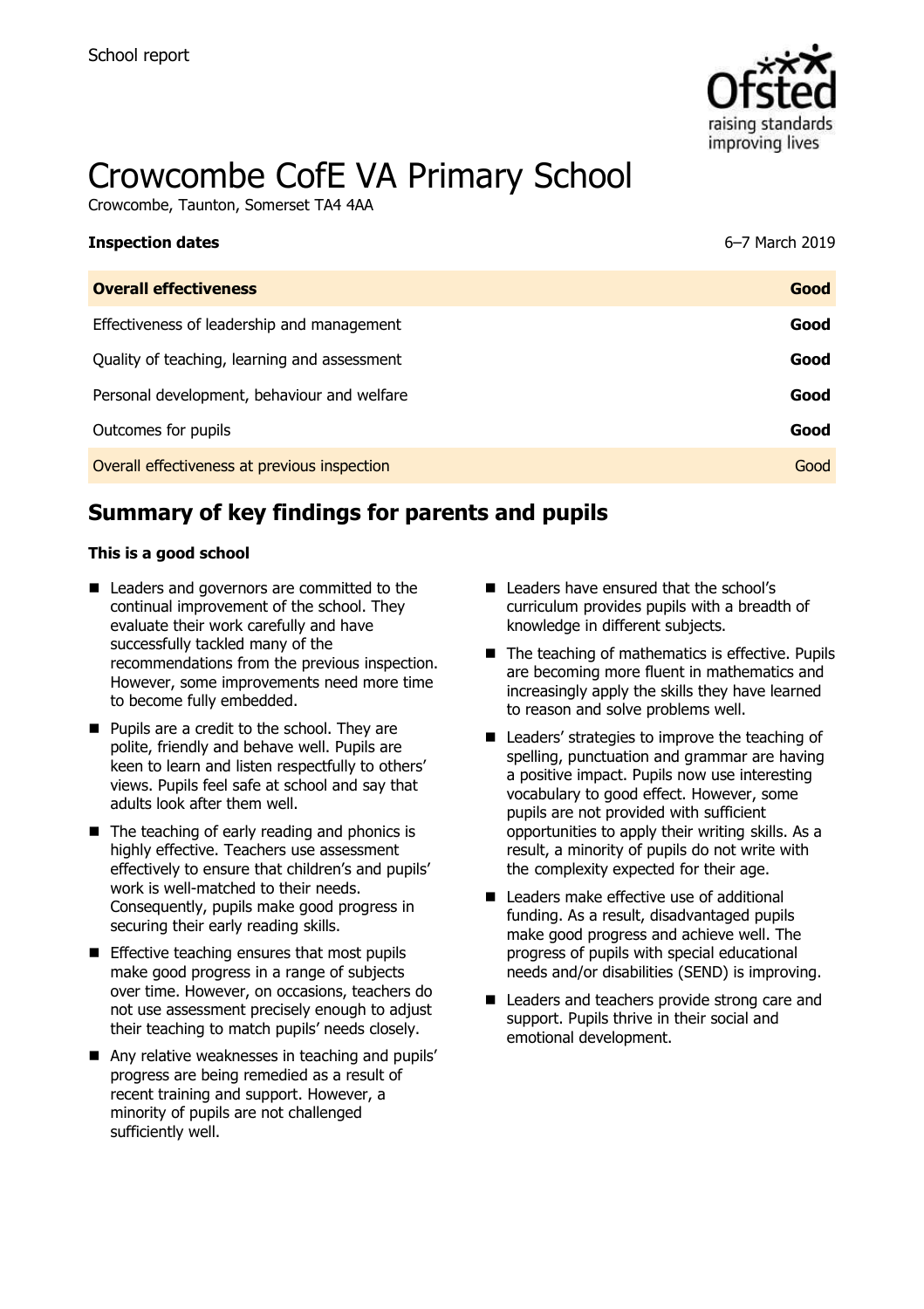

# **Full report**

### **What does the school need to do to improve further?**

- **IMPROVE LEADERSHIP and management by ensuring that:** 
	- senior leaders' guidance and practical support to staff enable pupils to do consistently well.
- Improve the quality of teaching, learning and assessment, including in the early years, by ensuring that:
	- pupils are sufficiently challenged to practise and apply their writing skills, so that more pupils write with complexity, cohesion and accuracy across a full range of subjects
	- teachers use assessments consistently well in all subjects, so that they can adjust their teaching precisely to meet the learning needs of all groups of pupils.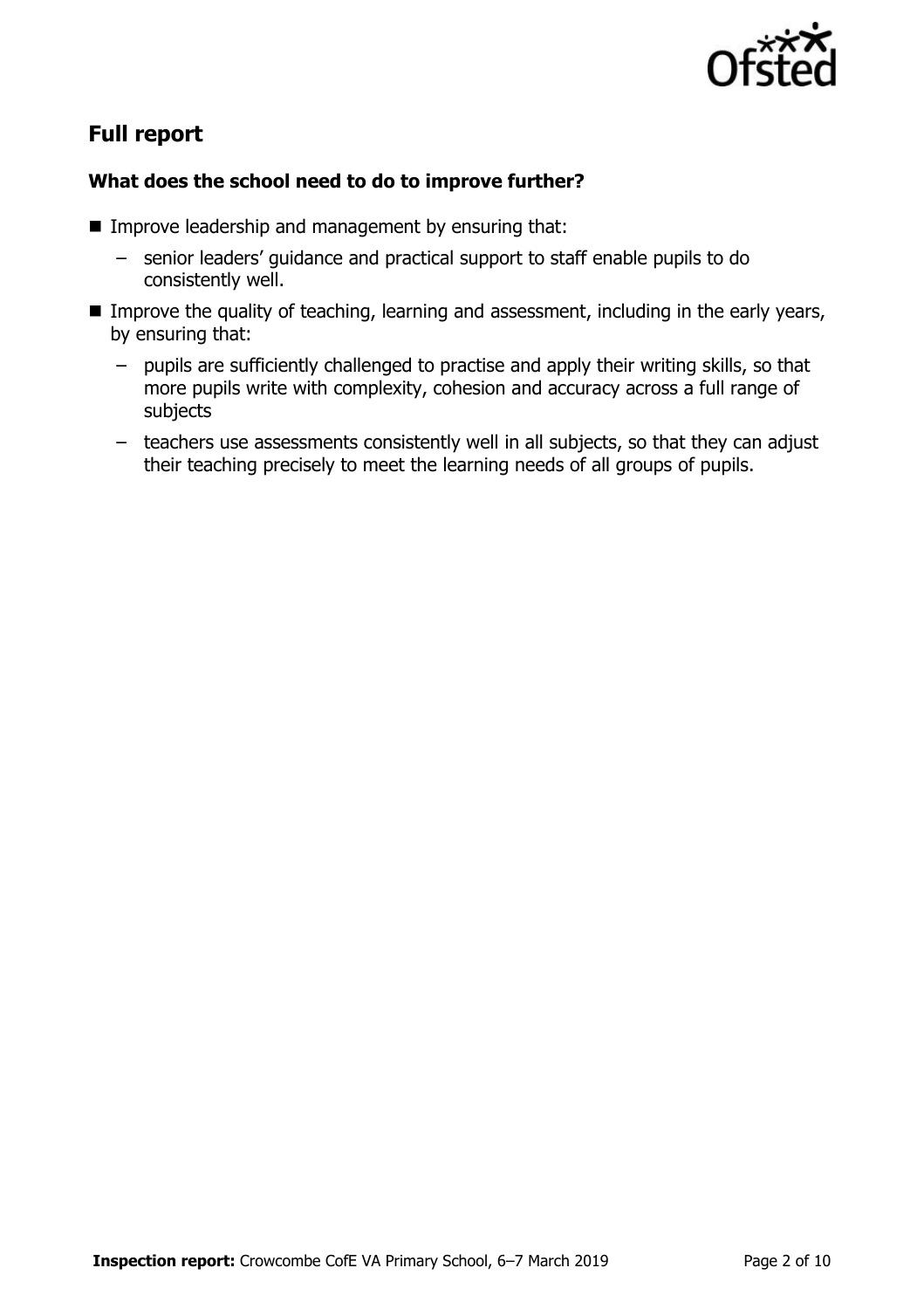

## **Inspection judgements**

#### **Effectiveness of leadership and management Good**

- Leaders and governors have a good understanding of the school's strengths and weaknesses. Leaders are working with determination to tackle the recommendations from the previous inspection. Many aspects have been tackled successfully. However, some leaders' actions are recent and are not yet fully embedded.
- Leaders ensure that teachers maintain a clear focus on promoting pupils' progress. As a result, teaching enables pupils to make good progress over time in a range of subjects, including English and mathematics.
- Leaders provide teachers with relevant training and support to improve their subject knowledge and teaching. For example, the leadership of mathematics is built on a good understanding of the knowledge and skills pupils should be learning for their age and ability. Leaders work closely with staff to help them to develop teaching and improve pupils' knowledge and skills. Leaders evaluate the quality of mathematics teaching thoroughly, intervening when further improvements are necessary.
- The pupil premium is used effectively. Leaders evaluate disadvantaged pupils' needs precisely and implement appropriate strategies to help them. Additional teaching helps to reinforce pupils' learning, so that they catch up where needed. As a result of effective academic and emotional support, disadvantaged pupils make good progress and achieve well.
- The executive headteacher manages the support for pupils with SEND effectively. She ensures that teachers plan well-focused teaching to meet pupils' needs. Teaching for current pupils with SEND is improving so that more pupils are catching up from their low starting points. These pupils make good, and sometimes excellent, progress.
- Leaders' actions continue to develop pupils' writing. Pupils are improving their spelling, grammar and punctuation. However, leaders' evaluation of the impact of teaching is not sharply focused on which aspects need further development. For example, teaching does not routinely challenge pupils to practise, apply and extend the writing skills they have learned.
- Highly effective use of the sport premium promotes pupils' physical and emotional health and well-being. Leaders carefully consider the needs and abilities of pupils in order to plan a wealth of stimulating sports activities. Pupils thrive on the sports opportunities provided by the school, such as orienteering, basketball, swimming and running. Pupils are encouraged to become sports leaders and they enjoy the opportunity to lead events in sports festivals. There has been a marked increase in the proportion of pupils participating in sport in school.
- The school's rich curriculum provides valuable opportunities to enhance pupils' spiritual, moral, social and cultural development. Pupils' enthusiasm is sparked by interesting activities, such as outdoor learning and sport. Pupils persevere when learning is tricky, and they enjoy working collaboratively as well as independently.
- Most parents and carers praise the school highly. Every parent who responded to Ofsted's online survey, Parent View, would recommend the school.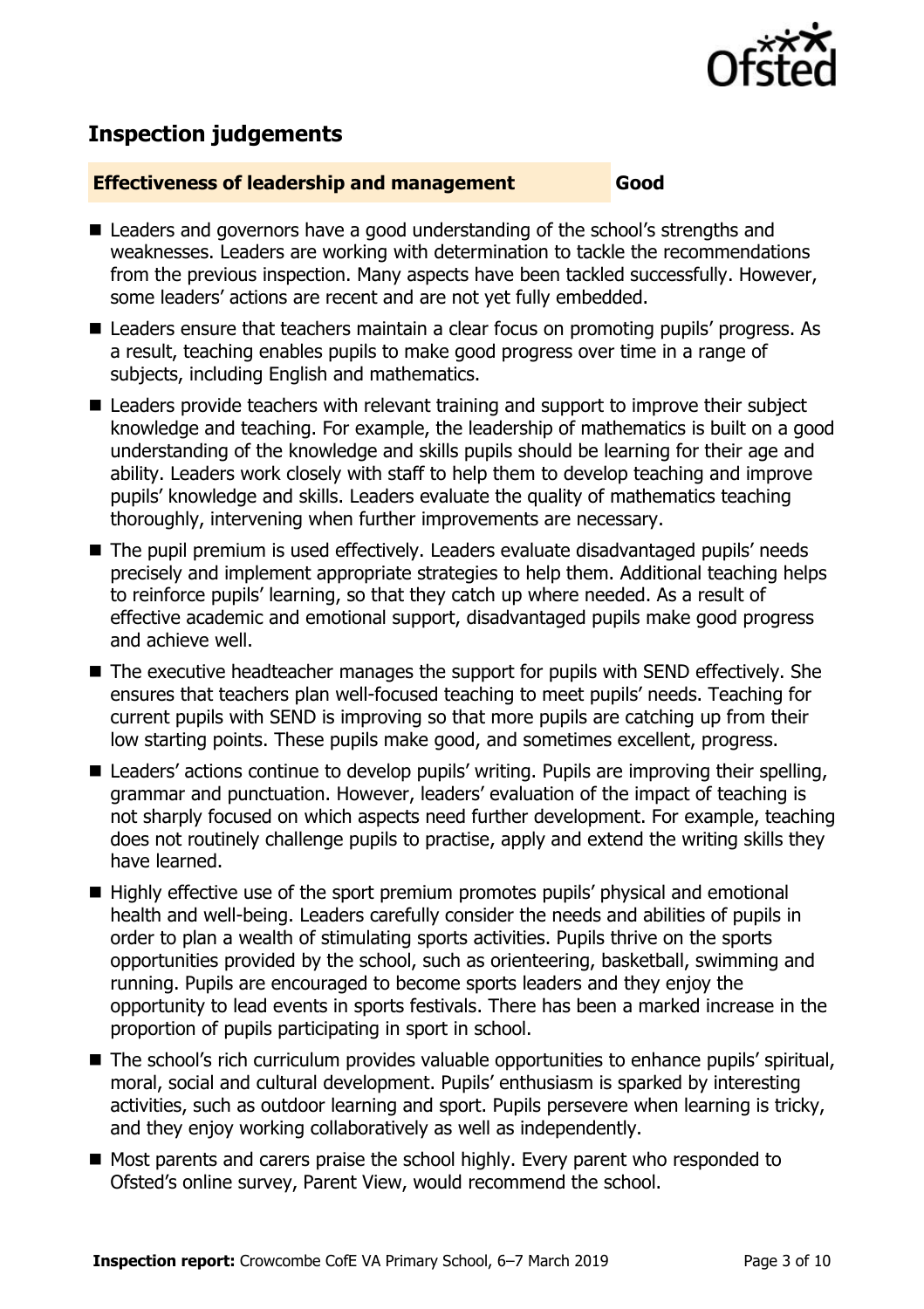

■ Leaders' evaluations of teaching are accurate. Any relative weaknesses in teaching and pupils' progress are being remedied as a result of recent training and support.

#### **Governance of the school**

- Governors have a strong commitment to support school leaders to ensure that teaching and pupils' achievement are consistently strong. They ask challenging questions in meetings and during visits to the school.
- However, governors' challenge has not vet enabled relative weaknesses in pupils' progress to be remedied swiftly. They have not yet been successful in holding senior leaders to account with the rigour needed to ensure that leaders' guidance and practical support are having a full impact.

#### **Safeguarding**

- The arrangements for safeguarding are effective. There is a strong culture of safeguarding in the school. Leaders respond swiftly to any safeguarding concerns and tenaciously follow these up. Leaders draw on the support of external agencies swiftly when necessary to ensure that pupils' risk of harm is minimised.
- The school carries out the necessary checks to ensure the suitability of staff to work with children. Leaders provide regular updates to training for all staff. Staff understand their responsibilities for keeping pupils safe and know what to do if they are concerned about a pupil's welfare.
- The curriculum ensures that pupils understand how to use the internet safely and know the dangers of revealing their identity to others while online. The school takes appropriate action to warn parents and pupils about the potential risks of online games and social media.

#### **Quality of teaching, learning and assessment Good**

- Teachers know their pupils well and forge positive relationships with them. They plan interesting lessons to develop pupils' knowledge, skills and understanding in a range of subjects.
- Teaching encourages pupils to learn from their mistakes and adapt their work accordingly. For example, pupils in key stage 2 understand how to improve their work.
- Spelling, punctuation and grammar are usually taught effectively in key stage 2. Pupils use their wide-ranging vocabulary to make their writing more interesting. Pupils' handwriting and spelling are generally accurate, and work is usually presented well. However, pupils are not enabled to consolidate their writing skills in a range of subjects. This limits how well they develop the complexity and accuracy of their writing.
- The teaching of early reading and phonics is highly effective. There is a strong focus on children using and applying their knowledge and understanding of the phonics code to read independently. Children's success is celebrated widely, resulting in children feeling a great sense of pride in their achievements. Teaching enables children to develop their communication and early language skills well.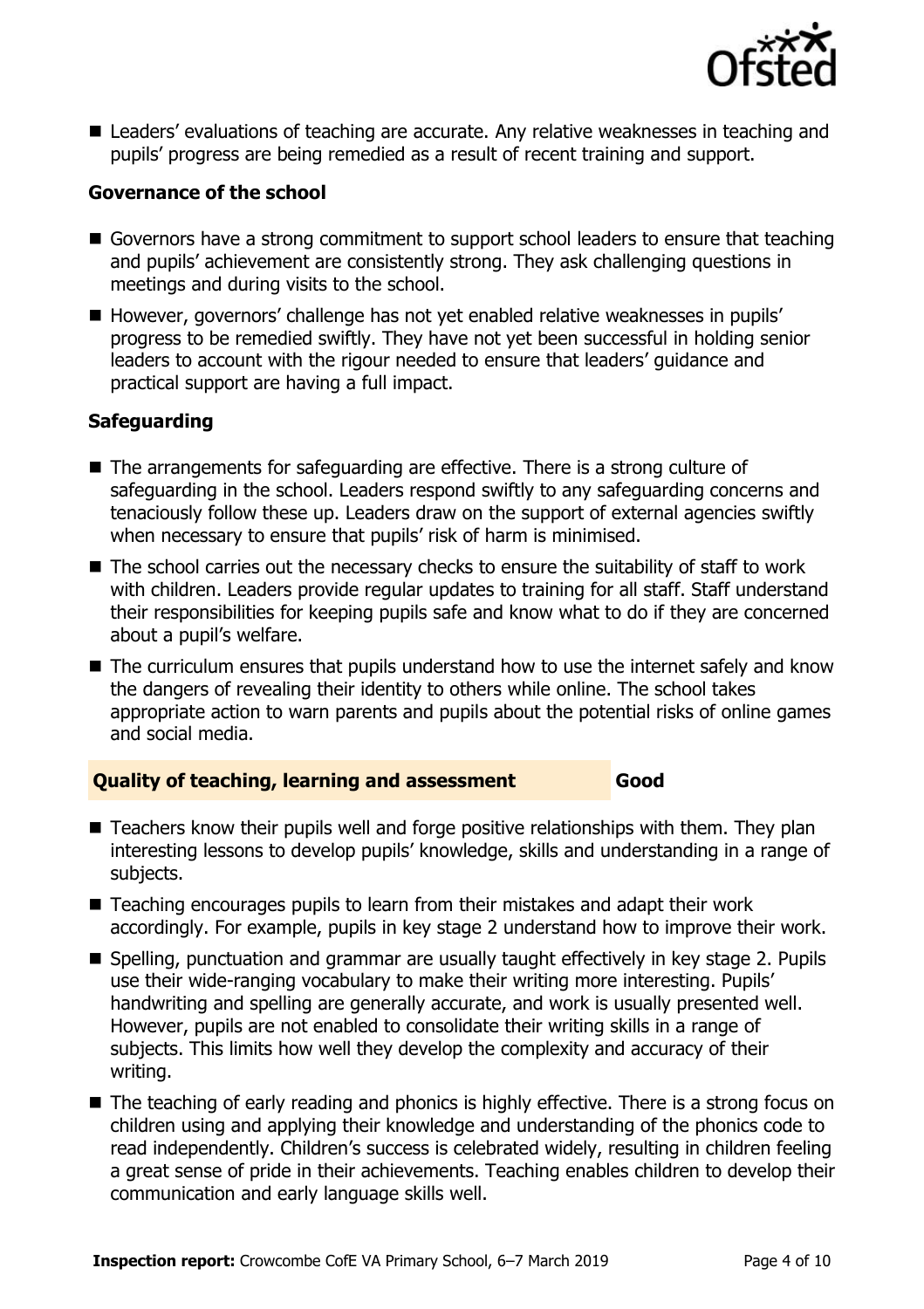

- The school provides pupils with a range of books which inspire them to develop a love of reading. Pupils read with enthusiasm and enjoy talking about their books. However, the teaching of reading for older children is not consistently challenging enough to deepen their understanding of what they read. This hinders the most able pupils' progress.
- Mathematics teaching is effective. Pupils are well supported to practise basic number facts, which improves their recall and fluency in mathematics. Teaching is sequenced well so that pupils gain new knowledge and deepen their understanding. This helps pupils stick at their learning when it is difficult. Increasingly, pupils use and apply their understanding to solve problems and reason in mathematics.
- Teaching assistants are deployed well to support pupils who need additional help. They provide careful explanations and show pupils what to do. They listen carefully to pupils' responses to check pupils' understanding and move their learning on.
- Teaching is usually matched to pupils' needs well. As a result, most pupils readily immerse themselves in their work. However, on occasions, teachers do not use assessment precisely enough to plan work that is closely matched to pupils' needs. As a result, teachers do not consistently adjust their teaching when misconceptions arise, or when pupils' work is too easy, particularly in lower key stage 2.
- Teachers plan a range of homework projects across the year. Pupils told inspectors that they enjoy undertaking homework projects to build on the skills they are learning in school.

#### **Personal development, behaviour and welfare Good**

#### **Personal development and welfare**

- The school's work to promote pupils' personal development and welfare is good.
- **Pupils come to school cheerfully, keen to begin their learning. They listen carefully to** instructions from adults and settle to work quickly. Pupils understand the need to persevere with their learning when it is tricky.
- $\blacksquare$  Most pupils take pride in their written work and strive hard to improve their handwriting and presentation.
- Pupils feel safe and well looked after. Pupils of different ages enjoy social times and get along well together. Pupils say that bullying is rare and that when they fall out, adults help them resolve any differences quickly.
- **Pupilla** are encouraged to appreciate difference and diversity. For example, they learn about different faiths in religious education. They are taught to appreciate cultural differences when they consider the lives of children who are refugees.
- Adults look after pupils well in breakfast and after-school clubs. The clubs provide a safe and welcoming environment for pupils to eat, play and chat to their friends at the beginning and end of the school day.

#### **Behaviour**

■ The behaviour of pupils is good. Pupils are valuable ambassadors for the school. They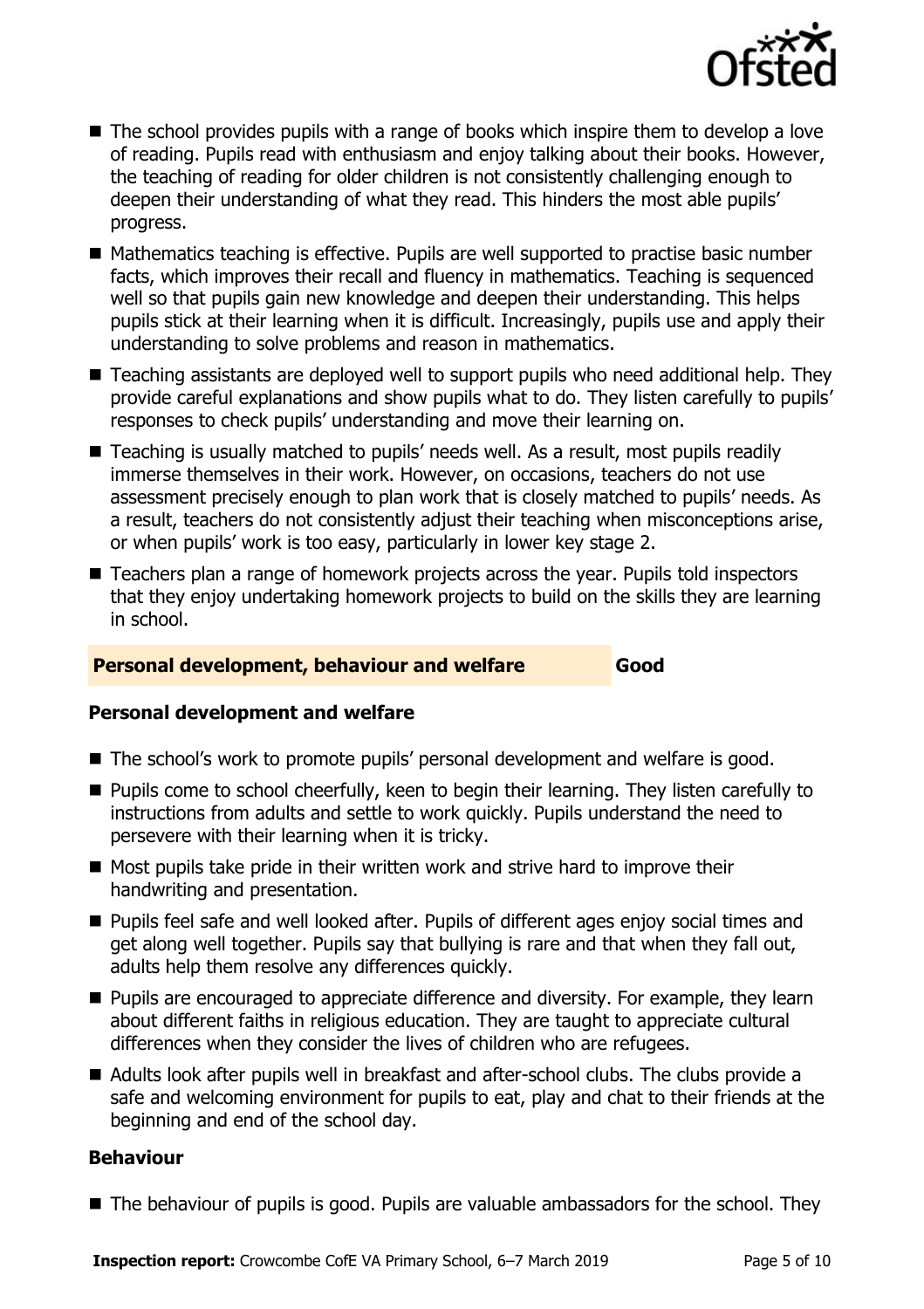

are welcoming, courteous and keen to discuss their work because they are interested in their learning.

- **Pupils have a good understanding of right and wrong and know that derogatory** language is not tolerated. As a result, pupils are caring and respectful towards others.
- Adults have high expectations of pupils' behaviour and, as a result, pupils typically behave well in and out of lessons. Pupils are sociable and cooperative and enjoy playing with their friends at breaktime and lunchtime.
- **Pupils enjoy school and attend regularly. Staff work closely with families to ensure that** pupils attend well. Few pupils are persistently absent. However, when pupils do not attend regularly enough, leaders follow this up robustly.

#### **Outcomes for pupils Good**

- **Pupil numbers are small and vary considerably over time. The number of pupils who** join the school part way through their schooling is higher than average. Therefore, it is not possible to make comparisons year on year.
- Strong teaching in phonics leads to a high proportion of pupils achieving the expected standard in the Year 1 phonics screening check each year. Pupils' secure foundations enable them to become accurate, fluent readers. Pupils enjoy reading widely and often. They choose appropriate books to match their ability and interests. Pupils talk confidently about what they are reading.
- Over time, the proportion of key stage 1 pupils who have made good progress and achieved well in all subjects has been above average. The proportion of key stage 2 pupils who have made good progress and achieved well in reading and mathematics has been broadly in line with pupils nationally.
- Over the past two years, key stage 2 pupils' progress in writing has been weaker than in reading and mathematics. As a result, pupils' attainment has been below average. Leaders have acted to improve the teaching of writing and this is beginning to have a positive impact.
- The progress of pupils with SEND is improving because teachers ensure that additional teaching helps them to catch up from low starting points. Pupils are developing greater confidence, and this is enabling them to engage positively in their learning.
- Disadvantaged pupils make good progress because teachers set appropriate work for them. The extra support pupils receive from teachers and teaching assistants helps them to achieve well in reading, writing and mathematics.
- Current pupils make good progress in reading, writing and mathematics. In the past, a minority of pupils have not been consistently moved on in their learning, particularly in lower key stage 2. These pupils did not make the strong progress that other pupils made elsewhere in the school. This year, pupils' progress is improving. Most pupils are working at the standards appropriate for their age.
- In upper key stage 2, pupils make strong progress because of the carefully tailored teaching they receive.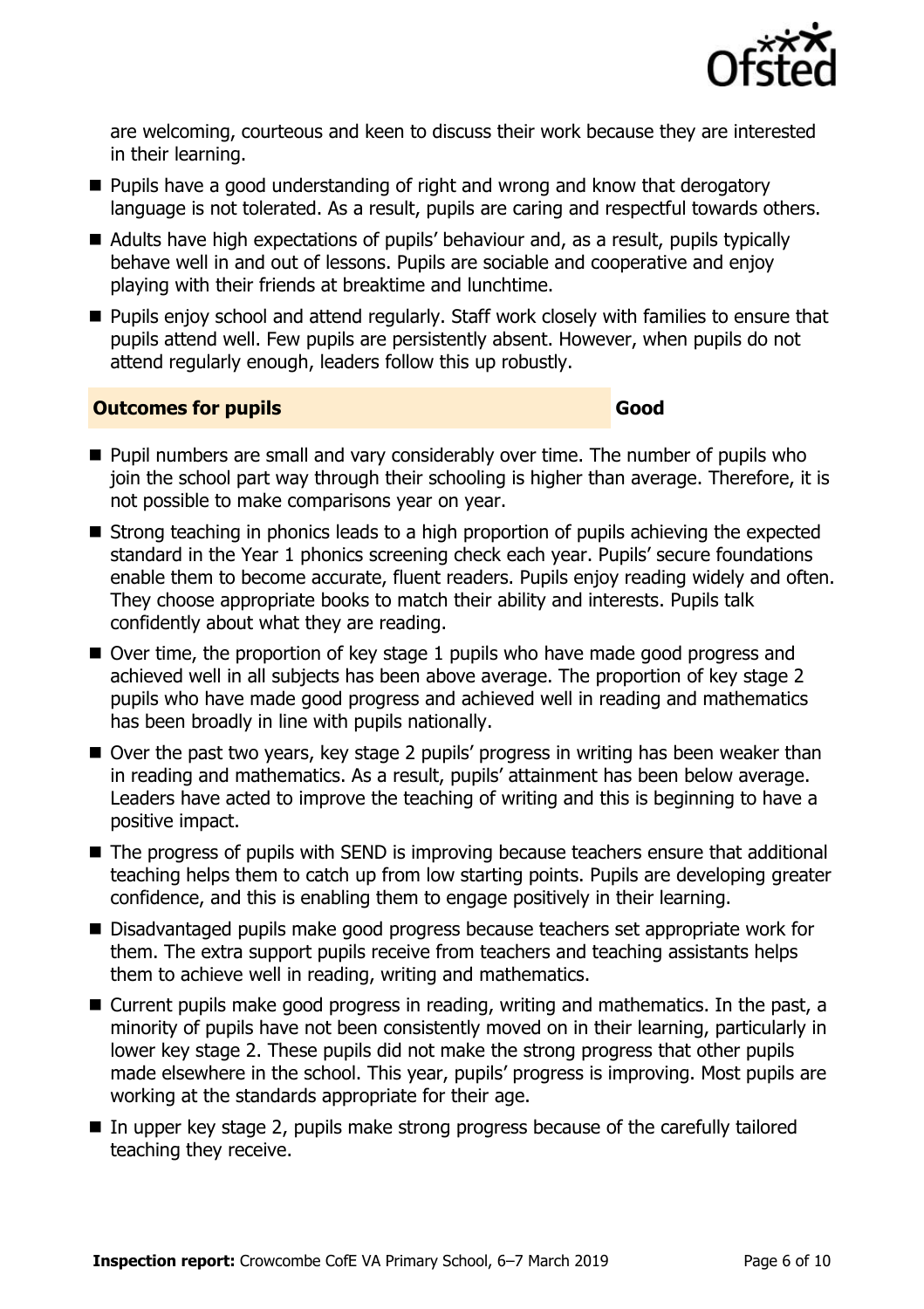

# **School details**

| Unique reference number | 123830   |
|-------------------------|----------|
| Local authority         | Somerset |
| Inspection number       | 10054396 |

This inspection of the school was carried out under section 5 of the Education Act 2005.

| Type of school                      | Primary                                            |
|-------------------------------------|----------------------------------------------------|
| School category                     | Voluntary aided                                    |
| Age range of pupils                 | 4 to 11                                            |
| Gender of pupils                    | Mixed                                              |
| Number of pupils on the school roll | 48                                                 |
| Appropriate authority               | The governing body                                 |
| Chair                               | <b>Trevor Simpson</b>                              |
| <b>Headteacher</b>                  | Julie Norman                                       |
| Telephone number                    | 01984 618273                                       |
| <b>Website</b>                      | www.crowcombeandstogumberprimaryscho<br>ols.co.uk/ |
| <b>Email address</b>                | office@crowcombe.somerset.sch.uk                   |
| Date of previous inspection         | 05 March 2018                                      |

#### **Information about this school**

- The school is much smaller than the average-sized school. It is federated with Stogumber Church of England Voluntary Controlled Primary School. There is one executive headteacher and one governing body. Subject leadership is shared across both schools.
- Reception and key stage 1 pupils from both schools are taught in two mixed-age classes at Stogumber Primary School. Key stage 2 pupils from both schools are taught in two mixed-age classes at Crowcombe Primary School. Two inspectors carried out inspections of each school simultaneously.
- There is a Nursery, which is managed by the governing body. No children are registered at Crowcombe Primary School. Nursery children are registered at Stogumber Church of England Voluntary Controlled Primary School. The Nursery is currently based at Crowcombe Church of England Voluntary Aided Primary School.
- There are fewer than five Reception-aged children registered at Crowcombe Church of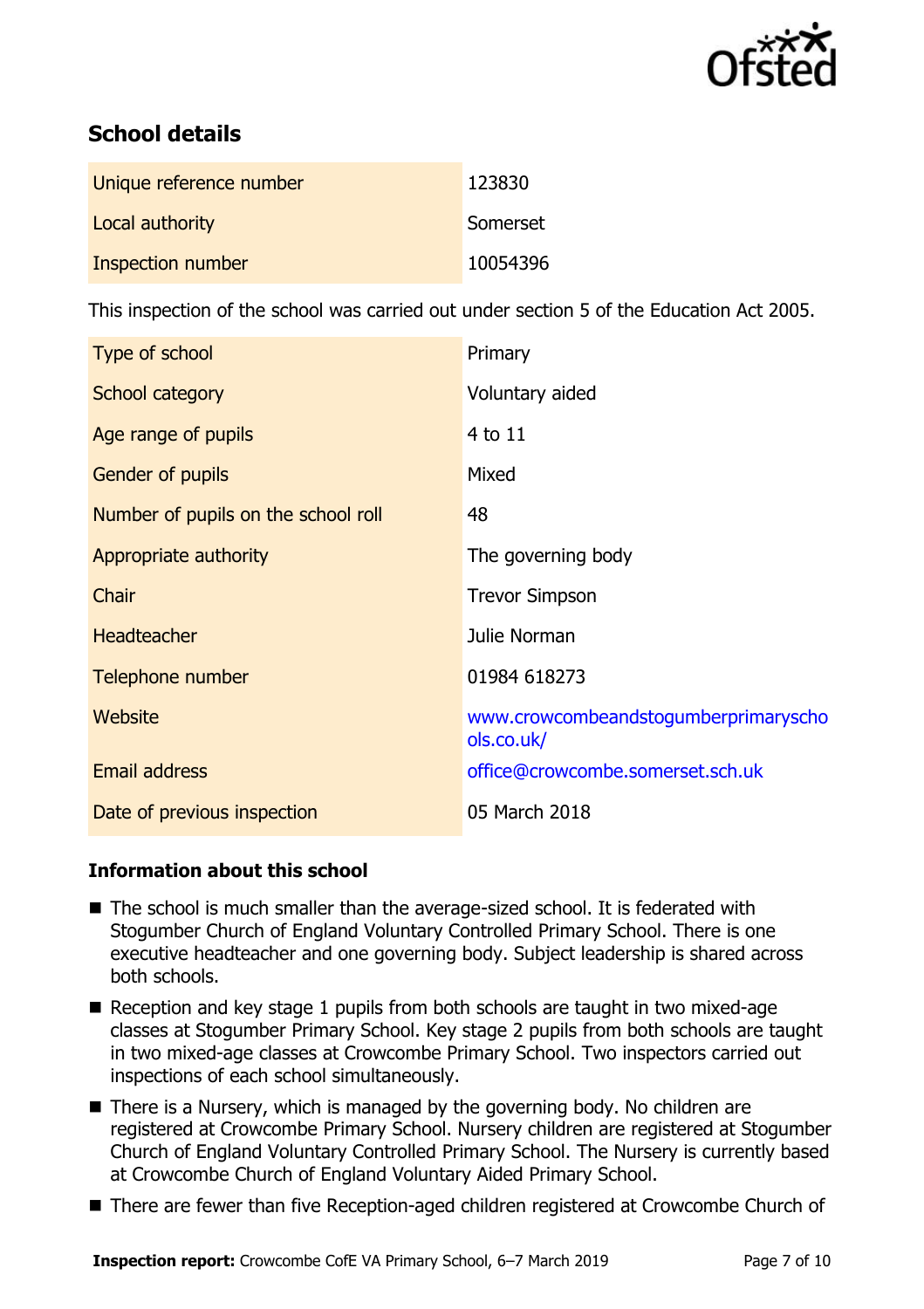

England Voluntary Aided Primary School.

- $\blacksquare$  The majority of pupils are of White British origin.
- The proportion of pupils eligible for pupil premium is well below the national average.
- Very few pupils speak English as an additional language.
- The proportion of pupils who receive support for special educational needs and/or disabilities is above average. No pupils have an education, health and care plan.
- A breakfast club and an after-school club are held at Crowcombe Primary School and attended by pupils from both schools in the federation. A minibus is used to transport pupils to and from each school.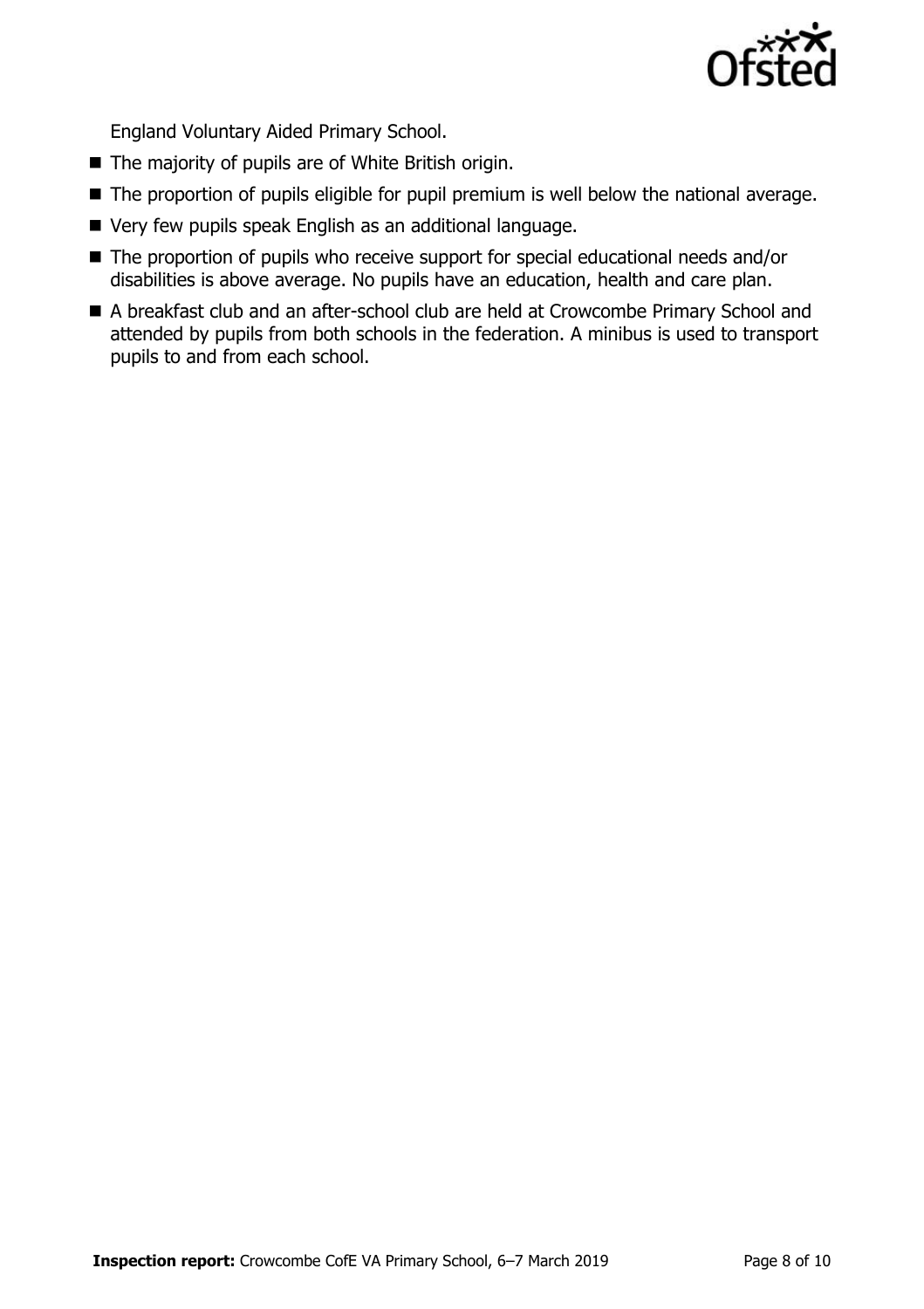

# **Information about this inspection**

- The inspector observed pupils' learning in both schools.
- Several joint meetings were held between the inspectors of both schools in the federation and the executive headteacher.
- Joint meetings were also held between the inspectors and senior and middle leaders.
- Inspectors met members of the governing body and held a phone conversation with a representative from the local authority.
- The inspector met with the executive headteacher to review the school's latest assessment information as well as safeguarding and attendance records. She also reviewed school policies and the school's evaluation of its work.
- The inspector carried out reviews of pupils' learning in lessons and during a discrete work scrutiny. The mathematics subject leader carried out a joint scrutiny of pupils' work in mathematics.
- The inspector observed pupils at breaktime and lunchtime and held informal discussions with pupils in lessons. A separate meeting was held with pupils from Year 3 and Year 5, during which the inspector listened to pupils read and gained their views of the school.
- The responses of 15 parents and carers who completed the online survey, Parent View, were analysed, along with 8 additional free-text responses.

#### **Inspection team**

Catherine Beeks, lead inspector **Catherine Beeks**, lead inspector